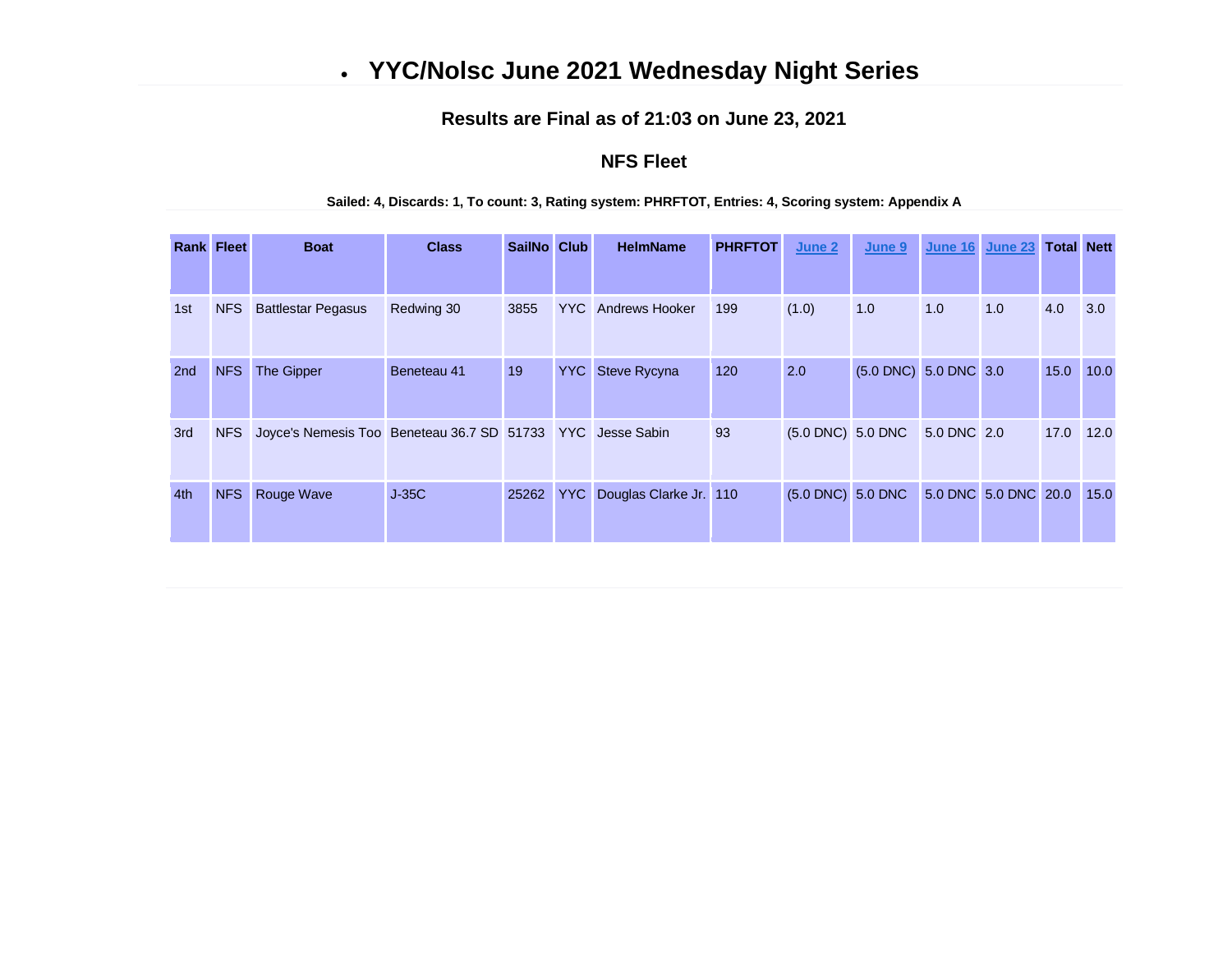### **PHRF-1 Fleet**

| Rank | <b>Fleet</b>   | <b>Boat</b>       | <b>Class</b>                         | <b>SailNo</b> | <b>Club</b>  | <b>HelmName</b>      | <b>PHRFTOT</b> | June 2              | June 9                            | <b>June 16</b> | <b>June 23</b>         | <b>Total Nett</b> |      |
|------|----------------|-------------------|--------------------------------------|---------------|--------------|----------------------|----------------|---------------------|-----------------------------------|----------------|------------------------|-------------------|------|
| 1st  |                |                   | PHRF-1 Obsession Beneteau 36.7 52283 |               | <b>YYC</b>   | Norm Stessing        | 78             | 1.0                 | $(11.0$ DNC) 2.0                  |                | 1.0                    | 15.0              | 4.0  |
| 2nd  | PHRF-1         | Night Owl         | $J - 111$                            | 60335         | <b>YYC</b>   | <b>Rick Lohr</b>     | 40             | (2.0)               | 1.0                               | 1.0            | 2.0                    | 6.0               | 4.0  |
| 3rd  |                | PHRF-1 Perbacco   | Schock 35                            | 54260         | <b>YYC</b>   | Shane Vansrom 76     |                | 3.0                 | 2.0                               | 3.0            | (4.0)                  | 12.0              | 8.0  |
| 4th  | PHRF-1 Ali Cat |                   | $J-88$                               | 11            |              | NOLSC Ed Berkhout    | 85             | (5.0)               | 3.0                               | 4.0            | 3.0                    | 15.0              | 10.0 |
| 5th  |                | PHRF-1 Triumpth   | Corsair F-28                         |               | <b>YYC</b>   | <b>Brian Mackey</b>  | 36             | (11.0 DNC) 11.0 DNC |                                   | 5.0            | 7.0                    | 34.0              | 23.0 |
| 6th  | PHRF-1 SkyFall |                   | <b>Esse 850</b>                      | 007           | <b>NOLSC</b> | Peter Berridge       | 81             | 4.0                 | (11.0 DNC) 11.0 DNC 11.0 DNC 37.0 |                |                        |                   | 26.0 |
| 7th  |                | PHRF-1 Wind Chill | Beneteau 36.7 52397                  |               | <b>YYC</b>   | Mark Schimley        | 78             | (11.0 DNC) 11.0 DNC |                                   | 11.0 DNC 5.0   |                        | 38.0              | 27.0 |
| 8th  | PHRF-1         |                   | Melges 32                            | 125           | <b>YYC</b>   | <b>Roeland Polet</b> | 27             | (11.0 DNC) 11.0 DNC |                                   | 11.0 DNC 6.0   |                        | 39.0              | 28.0 |
| 9th  |                | PHRF-1 Absolute   | Dobroth 30                           | 54299         |              | NOLSC Mike Armstrong | 87             | (11.0 DNC) 11.0 DNC |                                   |                | 11.0 DNC 11.0 DNC 44.0 |                   | 33.0 |
| 9th  | PHRF-1         | Zing              | Melges IC37                          | 028           | <b>YYC</b>   | <b>Robert Hesse</b>  | $\overline{4}$ | (11.0 DNC) 11.0 DNC |                                   |                | 11.0 DNC 11.0 DNC 44.0 |                   | 33.0 |

#### **Sailed: 4, Discards: 1, To count: 3, Rating system: PHRFTOT, Entries: 10, Scoring system: Appendix A**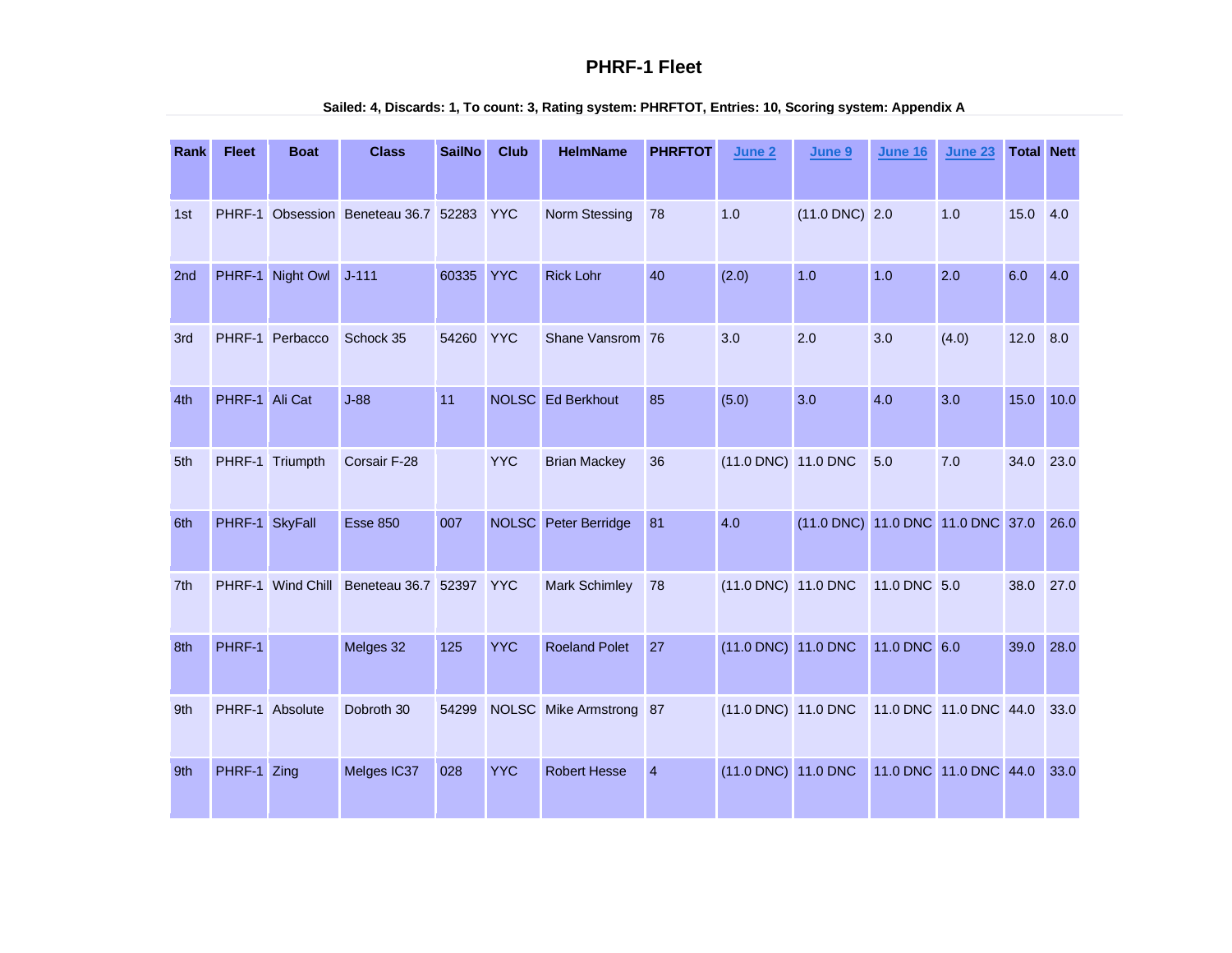### **PHRF-2 Fleet**

| Rank            | <b>Fleet</b>   | <b>Boat</b>           | <b>Class</b>                       | <b>SailNo</b> | <b>Club</b>  | <b>HelmName</b>         | <b>PHRFTOT</b> | June 2                          | June 9  | <b>June 16</b> | <b>June 23</b> | <b>Total Nett</b> |      |
|-----------------|----------------|-----------------------|------------------------------------|---------------|--------------|-------------------------|----------------|---------------------------------|---------|----------------|----------------|-------------------|------|
| 1st             |                | PHRF-2 Bad Habit      | $J-24$                             | 1252          |              | <b>NOLSC</b> Rick Sherk | 162            | 1.0                             | 2.0     | (4.0)          | 2.0            | 9.0               | 5.0  |
| 2 <sub>nd</sub> |                | PHRF-2 Mo Money       | $J-22$                             | 489           | <b>YYC</b>   | Vic Snyder              | 167            | $(9.0$ DNC $)$                  | 1.0     | <b>9.0 DNC</b> | 1.0            | 20.0              | 11.0 |
| 3rd             |                | PHRF-2 Margaritaville | $J-70$                             | 303           | <b>YYC</b>   | <b>Scott Dinse</b>      | 114            | (9.0 DNC) 9.0 DNC 2.0           |         |                | 5.0            | 25.0              | 16.0 |
| 4th             | PHRF-2 Squirmy |                       | C&C 29-2                           | 406           | <b>YYC</b>   | Aleb O"Brien            | 176            | (9.0 DNC) 9.0 DNC 5.0           |         |                | 3.0            | 26.0              | 17.0 |
| 5th             | PHRF-2 Boom    |                       | Laser <sub>28</sub>                | 104           |              | NOLSC Larry Huibers 126 |                | $(9.0 \text{ DNC})$ 9.0 DNC 1.0 |         |                | 9.0 DNC 28.0   |                   | 19.0 |
| 6th             | PHRF-2         | Bangalore             | Nonsuch 26                         | 17            | <b>YYC</b>   | <b>Kevin Doyle</b>      | 228            | $(9.0$ DNC $)$                  | 9.0 DNC | 3.0            | 9.0 DNC        | 30.0              | 21.0 |
| 7th             | PHRF-2         |                       | Summer Love Beneteau First 32 1825 |               | <b>YYC</b>   | Gabriel Lewis 144       |                | (9.0 DNC) 9.0 DNC 9.0 DNC 4.0   |         |                |                | 31.0              | 22.0 |
| 8th             |                | PHRF-2 Unplugged      | Laser <sub>28</sub>                | 164           | <b>NOLSC</b> | <b>John Mills</b>       | 132            | $(9.0 \text{ DNC})$ 9.0 DNC 6.0 |         |                | 9.0 DNC 33.0   |                   | 24.0 |

### **Sailed: 4, Discards: 1, To count: 3, Rating system: PHRFTOT, Entries: 8, Scoring system: Appendix A**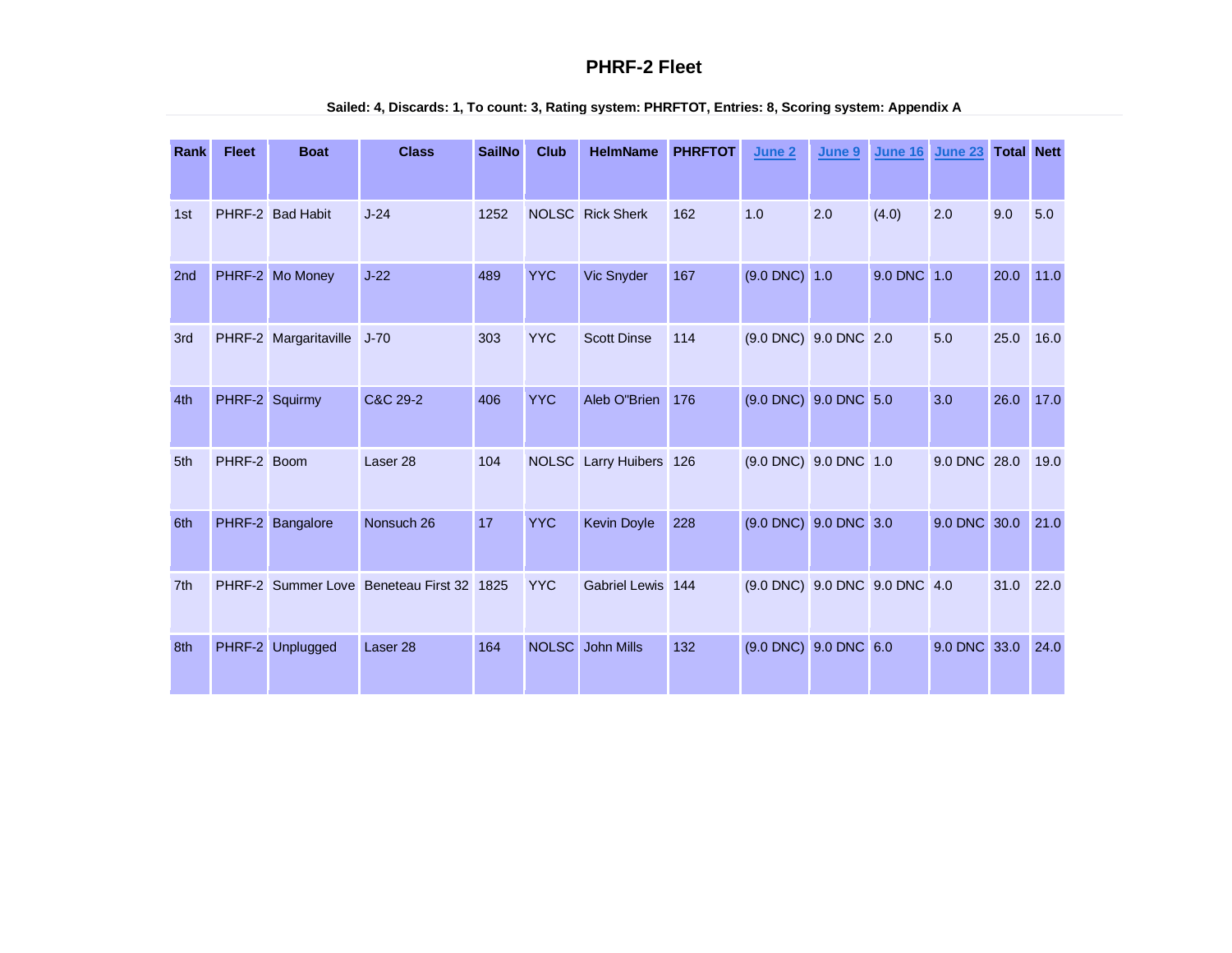## **June 2 - NFS Fleet**

|                | <b>Rank Fleet</b> | <b>Boat</b>                                                   | <b>Class</b>   | SailNo Club | <b>HelmName</b>         | <b>PHRFTOT Start</b> | <b>Finish</b>                  | <b>Elapsed Corrected Points</b> |     |
|----------------|-------------------|---------------------------------------------------------------|----------------|-------------|-------------------------|----------------------|--------------------------------|---------------------------------|-----|
|                |                   |                                                               |                |             |                         |                      |                                |                                 |     |
| $\blacksquare$ |                   | NFS Battlestar Pegasus Redwing 30 3855 YYC Andrews Hooker 199 |                |             |                         |                      | 18:40 19:25:36 0:45:36 0:43:01 |                                 | 1.0 |
| $\overline{2}$ | NFS               | The Gipper                                                    | Beneteau 41 19 |             | <b>YYC</b> Steve Rycyna | 120                  | 18:40 19:26:23 0:46:23         | 0:50:23                         | 2.0 |

#### **Start: Start 1, Finishes: Place**

## **June 9 - NFS Fleet**

### **Start: Start 1, Finishes: Place**

| <b>Rank Fleet</b> | <b>Boat</b>                                                   | <b>Class</b> | SailNo Club | <b>HelmName</b> | <b>PHRFTOT Start Finish Elapsed Corrected Points</b> |                        |         |     |
|-------------------|---------------------------------------------------------------|--------------|-------------|-----------------|------------------------------------------------------|------------------------|---------|-----|
|                   | NFS Battlestar Pegasus Redwing 30 3855 YYC Andrews Hooker 199 |              |             |                 |                                                      | 18:50 21:10:04 2:20:04 | 2:12:08 | 1.0 |

## **June 16 - NFS Fleet**

| <b>Rank Fleet</b> | <b>Boat</b>                                                   | <b>Class</b> | SailNo Club | <b>HelmName</b> | <b>PHRFTOT</b> | <b>Start</b> |                           | <b>Finish Elapsed Corrected Points</b> |     |
|-------------------|---------------------------------------------------------------|--------------|-------------|-----------------|----------------|--------------|---------------------------|----------------------------------------|-----|
|                   | NFS Battlestar Pegasus Redwing 30 3855 YYC Andrews Hooker 199 |              |             |                 |                |              | 18:50:23 20:01:59 1:11:36 | 1:07:33                                | 1.0 |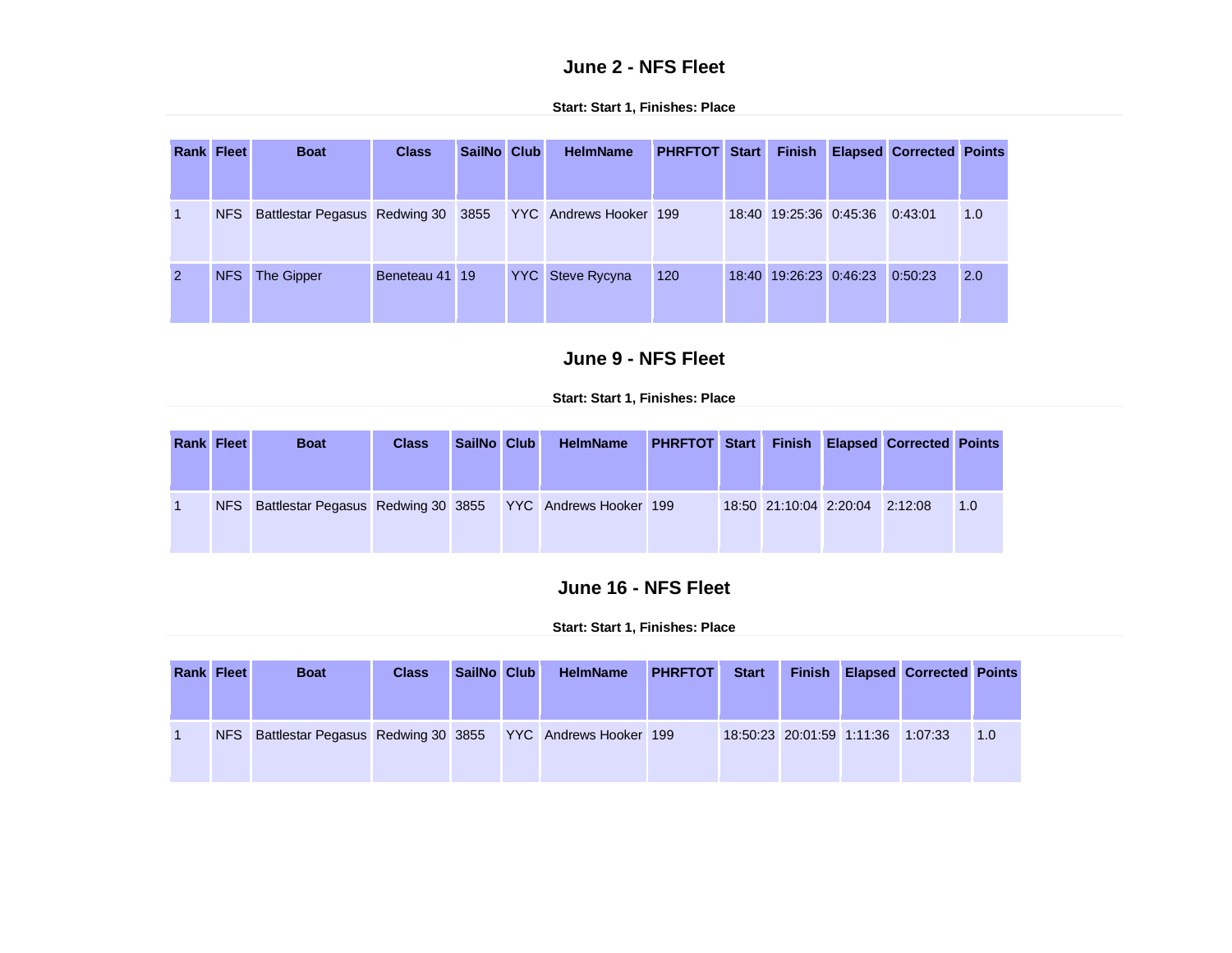## **June 23 - NFS Fleet**

| <b>Rank Fleet</b> |            | <b>Boat</b>                                                | <b>Class</b> | SailNo Club | <b>HelmName</b>        | <b>PHRFTOT</b> | <b>Start</b>              | <b>Finish</b>             | <b>Elapsed Corrected Points</b> |     |
|-------------------|------------|------------------------------------------------------------|--------------|-------------|------------------------|----------------|---------------------------|---------------------------|---------------------------------|-----|
| $\vert$ 1         | <b>NFS</b> | <b>Battlestar Pegasus</b>                                  | Redwing 30   | 3855        | YYC Andrews Hooker 199 |                | 18:50:12 19:34:47 0:44:35 |                           | 0:42:04                         | 1.0 |
| $\overline{2}$    | <b>NFS</b> | Joyce's Nemesis Too Beneteau 36.7 SD 51733 YYC Jesse Sabin |              |             |                        | 93             |                           | 18:50:12 19:27:14 0:37:02 | 0:42:26                         | 2.0 |
| 3                 | <b>NFS</b> | The Gipper                                                 | Beneteau 41  | 19          | YYC Steve Rycyna       | 120            | 18:50:12 19:31:43 0:41:31 |                           | 0:45:06                         | 3.0 |

**Start: Start 1, Finishes: Place**

## **June 2 - PHRF-1 Fleet**

| Rank           | <b>Fleet</b>   | <b>Boat</b>      | <b>Class</b>                  | <b>SailNo</b> | <b>Club</b> | <b>HelmName</b>      | <b>PHRFTOT</b> | <b>Start</b> | <b>Finish</b>          | <b>Elapsed Corrected Points</b> |     |
|----------------|----------------|------------------|-------------------------------|---------------|-------------|----------------------|----------------|--------------|------------------------|---------------------------------|-----|
|                |                |                  |                               |               |             |                      |                |              |                        |                                 |     |
| $\mathbf{1}$   | PHRF-1         |                  | Obsession Beneteau 36.7 52283 |               | <b>YYC</b>  | Norm Stessing        | 78             |              | 18:50 19:26:01 0:36:01 | 0:42:33                         | 1.0 |
| $\overline{2}$ |                | PHRF-1 Night Owl | $J - 111$                     | 60335         | YYC.        | <b>Rick Lohr</b>     | 40             | 18:50        | 19:23:15 0:33:15       | 0:42:40                         | 2.0 |
| 3              | PHRF-1         | Perbacco         | Schock 35                     | 54260         | <b>YYC</b>  | Shane Vansrom 76     |                |              | 18:50 19:26:42 0:36:42 | 0:43:32                         | 3.0 |
| $\overline{4}$ | PHRF-1 SkyFall |                  | <b>Esse 850</b>               | 007           |             | NOLSC Peter Berridge | 81             |              | 18:50 19:28:23 0:38:23 | 0:45:04                         | 4.0 |
| 5              | PHRF-1 Ali Cat |                  | $J-88$                        | 11            |             | NOLSC Ed Berkhout    | 85             |              | 18:50 19:32:49 0:42:49 | 0:49:52                         | 5.0 |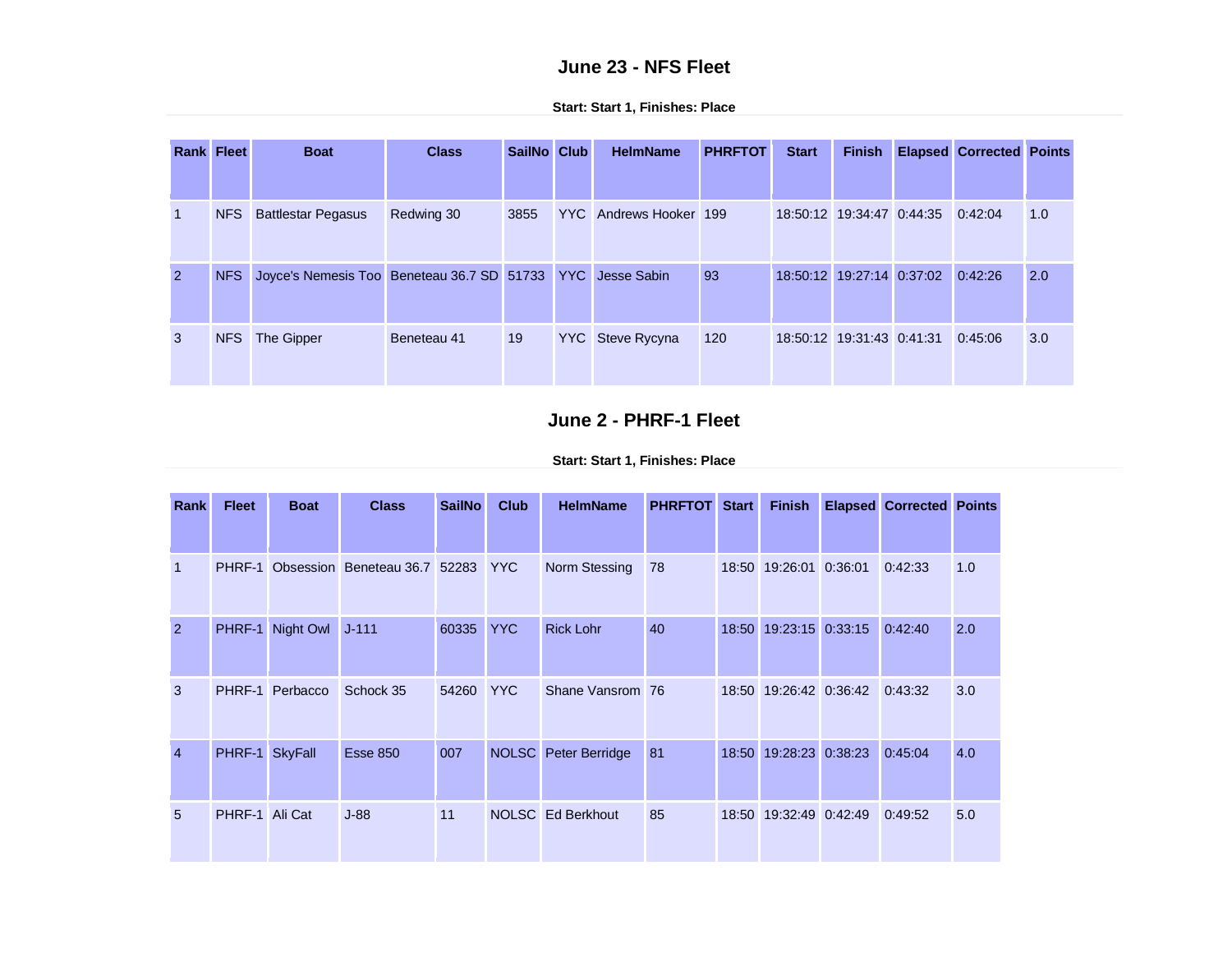### **June 9 - PHRF-1 Fleet**

| Rank           | <b>Fleet</b>   | <b>Boat</b>            | <b>Class</b>                        | <b>SailNo</b> | <b>Club</b> | <b>HelmName</b>   | <b>PHRFTOT Start</b> | <b>Finish</b>          | <b>Elapsed Corrected Points</b> |     |
|----------------|----------------|------------------------|-------------------------------------|---------------|-------------|-------------------|----------------------|------------------------|---------------------------------|-----|
|                |                |                        |                                     |               |             |                   |                      |                        |                                 |     |
| 1              |                | PHRF-1 Night Owl J-111 |                                     | 60335 YYC     |             | <b>Rick Lohr</b>  | 40                   | 19:00 19:49:23 0:49:23 | 1:03:22                         | 1.0 |
| $\overline{2}$ |                |                        | PHRF-1 Perbacco Schock 35 54260 YYC |               |             | Shane Vansrom 76  |                      | 19:00 19:54:23 0:54:23 | 1:04:31                         | 2.0 |
| 3              | PHRF-1 Ali Cat |                        | $J-88$                              | 11            |             | NOLSC Ed Berkhout | 85                   | 19:00 20:04:18 1:04:18 | 1:14:52                         | 3.0 |

**Start: Start 1, Finishes: Place**

## **June 16 - PHRF-1 Fleet**

**Start: Start 1, Finishes: Place**

| Rank           | <b>Fleet</b> | <b>Boat</b>            | <b>Class</b>                  | <b>SailNo</b> | <b>Club</b> | <b>HelmName</b>     | <b>PHRFTOT</b> | <b>Start</b> | <b>Finish</b>             | <b>Elapsed Corrected Points</b> |     |
|----------------|--------------|------------------------|-------------------------------|---------------|-------------|---------------------|----------------|--------------|---------------------------|---------------------------------|-----|
|                |              |                        |                               |               |             |                     |                |              |                           |                                 |     |
| $\mathbf 1$    |              | PHRF-1 Night Owl J-111 |                               | 60335         | YYC.        | <b>Rick Lohr</b>    | 40             |              | 19:00:23 19:32:48 0:32:25 | 0:41:36                         | 1.0 |
| $\overline{2}$ | PHRF-1       |                        | Obsession Beneteau 36.7 52283 |               | <b>YYC</b>  | Norm Stessing       | 78             |              | 19:00:23 19:45:15 0:44:52 | 0:53:01                         | 2.0 |
| 3              | PHRF-1       | Perbacco               | Schock 35                     | 54260         | <b>YYC</b>  | Shane Vansrom 76    |                |              | 19:00:23 19:46:55 0:46:32 | 0:55:12                         | 3.0 |
| $\overline{4}$ | PHRF-1       | Ali Cat                | $J-88$                        | 11            |             | NOLSC Ed Berkhout   | 85             |              | 19:00:23 19:56:42 0:56:19 | 1:05:35                         | 4.0 |
| 5              | PHRF-1       | Triumpth               | Corsair F-28                  |               | YYC.        | <b>Brian Mackey</b> | 36             |              | 19:00:23 19:51:54 0:51:31 | 1:06:43                         | 5.0 |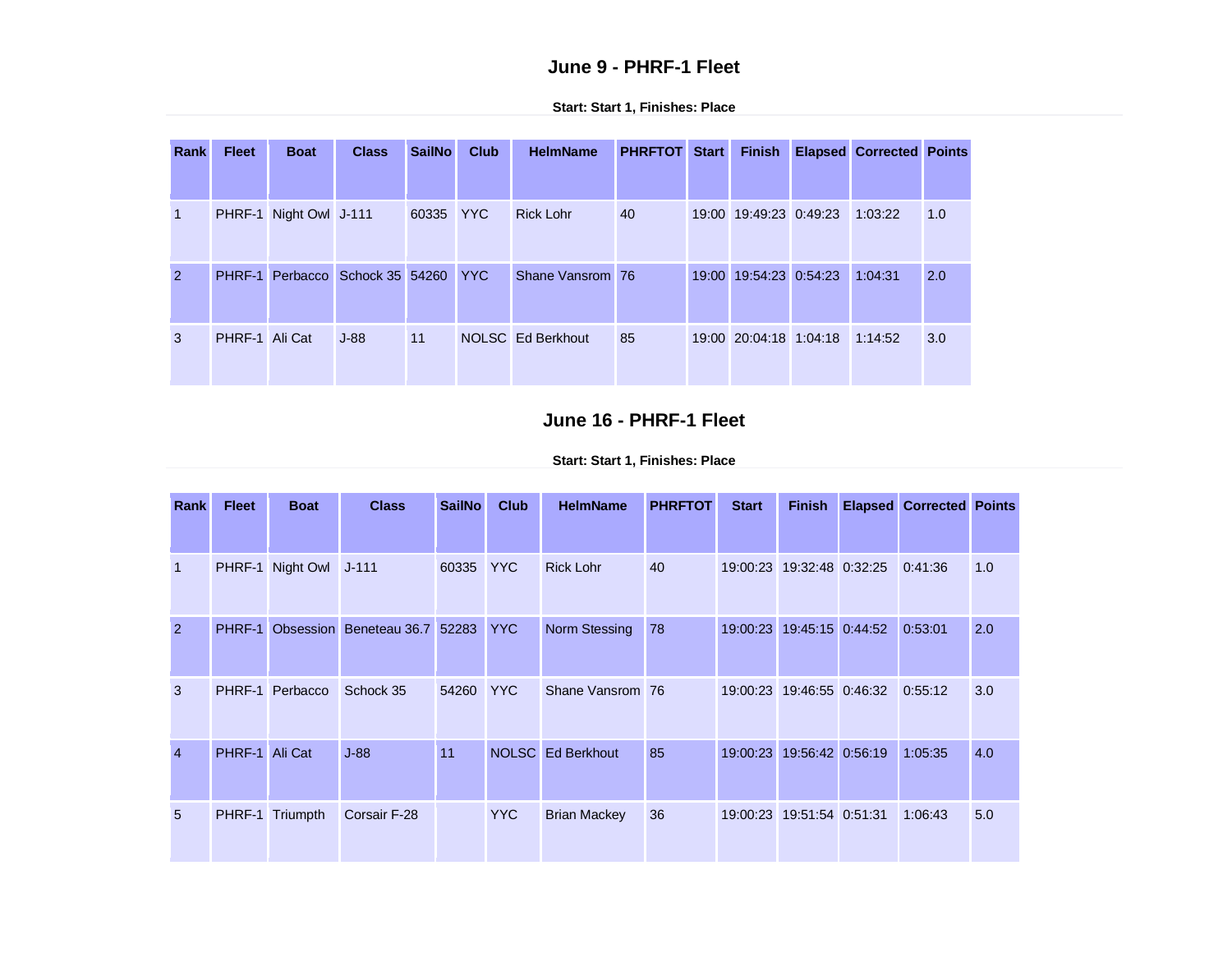## **June 23 - PHRF-1 Fleet**

| Rank           | <b>Fleet</b>   | <b>Boat</b>      | <b>Class</b>                  | <b>SailNo</b> | <b>Club</b> | <b>HelmName</b>      | <b>PHRFTOT</b> | <b>Start</b> | <b>Finish</b>             | <b>Elapsed</b> | <b>Corrected Points</b> |     |
|----------------|----------------|------------------|-------------------------------|---------------|-------------|----------------------|----------------|--------------|---------------------------|----------------|-------------------------|-----|
|                |                |                  |                               |               |             |                      |                |              |                           |                |                         |     |
| $\mathbf 1$    | PHRF-1         |                  | Obsession Beneteau 36.7 52283 |               | <b>YYC</b>  | Norm Stessing        | 78             |              | 19:00:12 19:52:58 0:52:46 |                | 1:02:21                 | 1.0 |
| 2              |                | PHRF-1 Night Owl | $J - 111$                     | 60335         | <b>YYC</b>  | <b>Rick Lohr</b>     | 40             |              | 19:00:12 19:49:40 0:49:28 |                | 1:03:28                 | 2.0 |
| 3              | PHRF-1 Ali Cat |                  | $J-88$                        | 11            |             | NOLSC Ed Berkhout    | 85             |              | 19:00:12 19:55:41 0:55:29 |                | 1:04:36                 | 3.0 |
| $\overline{4}$ | PHRF-1         | Perbacco         | Schock 35                     | 54260         | <b>YYC</b>  | Shane Vansrom 76     |                |              | 19:00:12 19:54:48         | 0:54:36        | 1:04:47                 | 4.0 |
| 5              | PHRF-1         | Wind Chill       | Beneteau 36.7 52397           |               | <b>YYC</b>  | <b>Mark Schimley</b> | 78             |              | 19:00:12 19:57:55 0:57:43 |                | 1:08:11                 | 5.0 |
| 6              | PHRF-1         |                  | Melges 32                     | 125           | <b>YYC</b>  | <b>Roeland Polet</b> | 27             |              | 19:00:12 19:57:24 0:57:12 |                | 1:15:37                 | 6.0 |
| $\overline{7}$ |                | PHRF-1 Triumpth  | Corsair F-28                  |               | <b>YYC</b>  | <b>Brian Mackey</b>  | 36             |              | 19:00:12 20:04:59 1:04:47 |                | 1:23:53                 | 7.0 |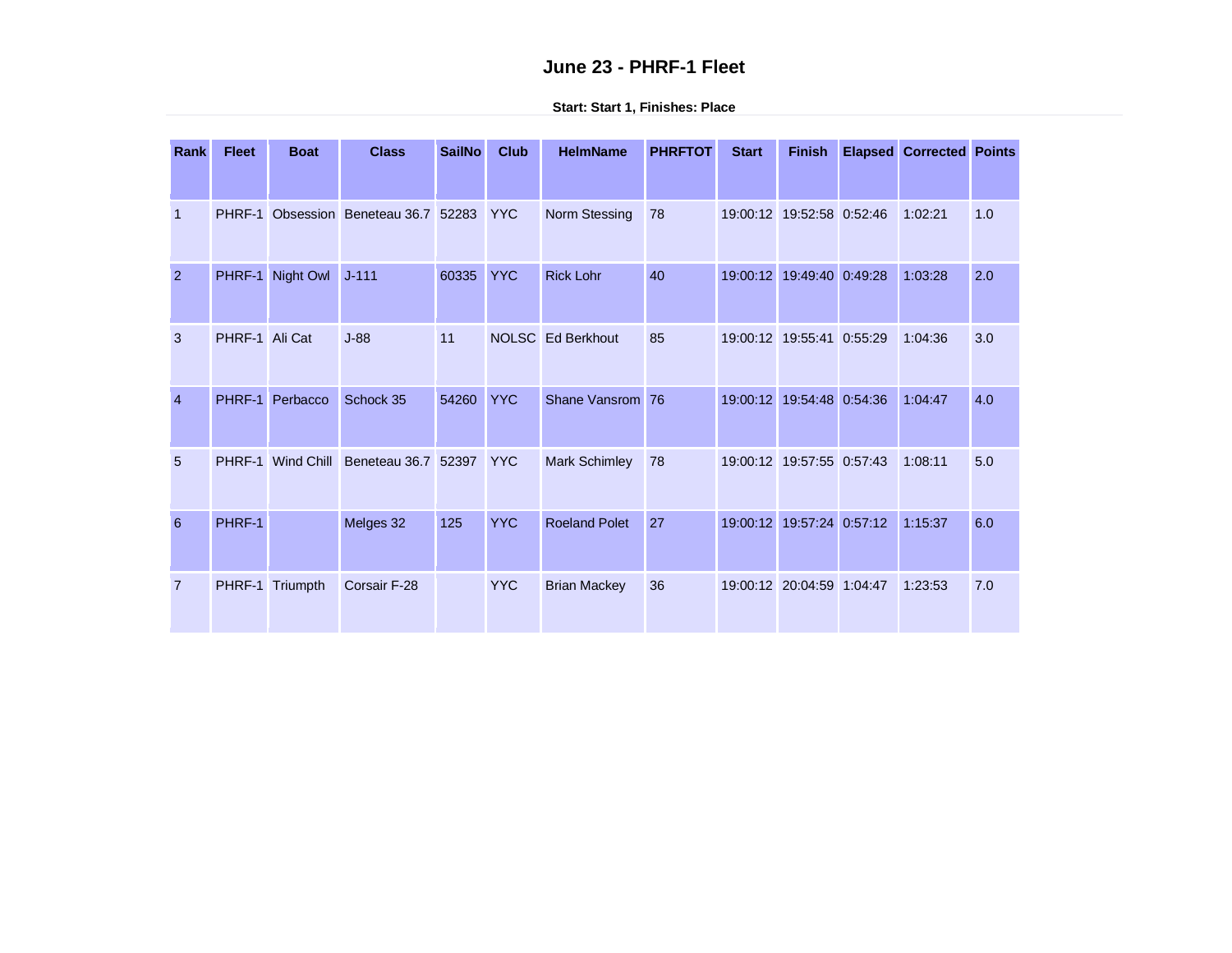## **June 2 - PHRF-2 Fleet**

**Start: Start 1, Finishes: Place**

| Rank | <b>Fleet</b> | <b>Boat</b>                |  | Class SailNo Club | HelmName PHRFTOT Start Finish Elapsed Corrected Points |  |                                |  |     |
|------|--------------|----------------------------|--|-------------------|--------------------------------------------------------|--|--------------------------------|--|-----|
|      |              | PHRF-2 Bad Habit J-24 1252 |  |                   | NOLSC Rick Sherk 162                                   |  | 18:45 19:27:58 0:42:58 0:43:12 |  | 1.0 |

## **June 9 - PHRF-2 Fleet**

| Rank           | <b>Fleet</b> | <b>Boat</b>                  | <b>Class SailNo</b> | Club | HelmName PHRFTOT Start |  |                        | <b>Finish Elapsed Corrected Points</b> |     |
|----------------|--------------|------------------------------|---------------------|------|------------------------|--|------------------------|----------------------------------------|-----|
|                |              |                              |                     |      |                        |  |                        |                                        |     |
| $\mathbf{1}$   |              | PHRF-2 Mo Money J-22 489 YYC |                     |      | Vic Snyder 167         |  | 18:55 20:07:51 1:12:51 | 1:12:36                                | 1.0 |
| $\overline{2}$ |              | PHRF-2 Bad Habit J-24 1252   |                     |      | NOLSC Rick Sherk 162   |  | 18:55 20:12:51 1:17:51 | 1:18:16                                | 2.0 |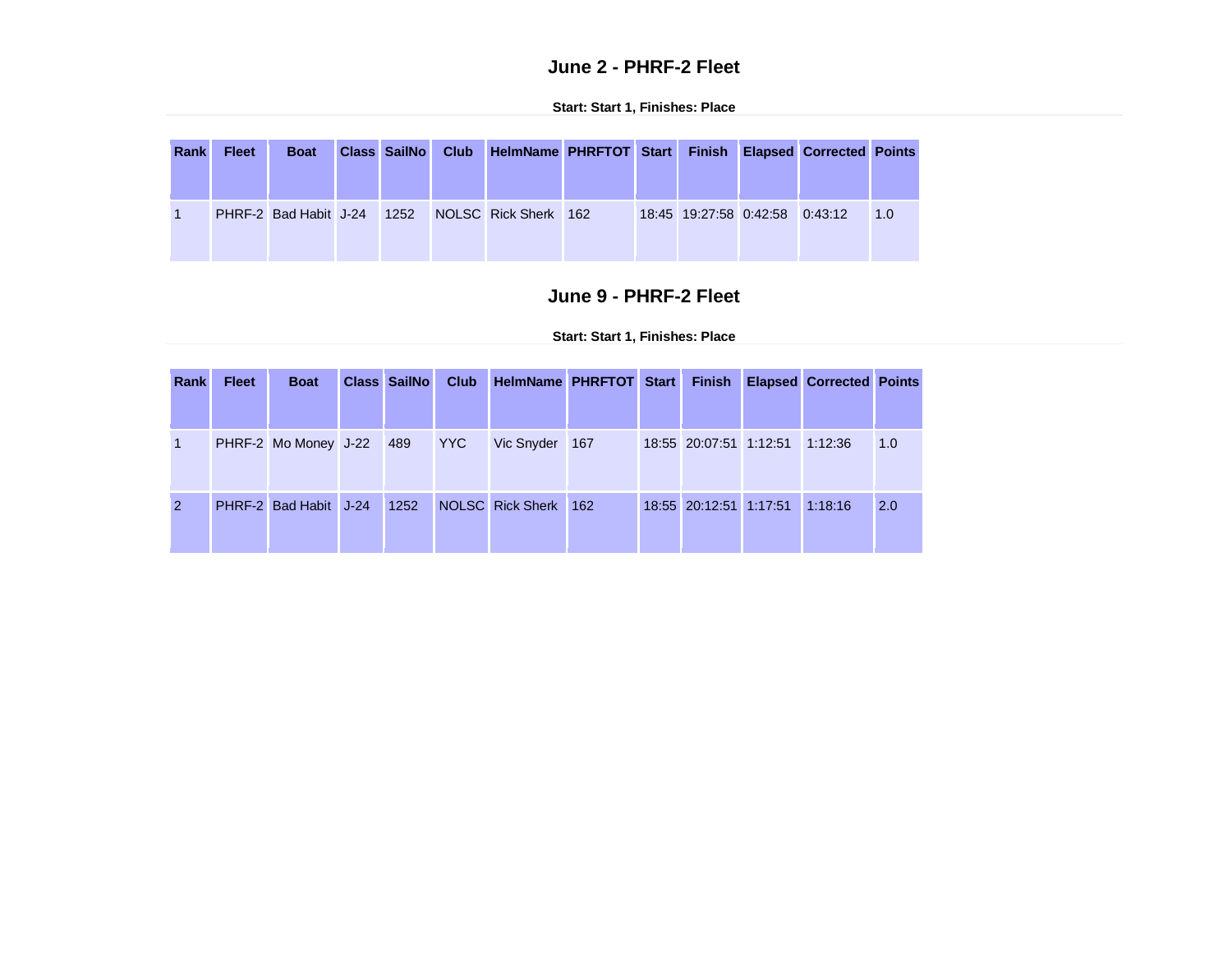### **June 16 - PHRF-2 Fleet**

| Rank           | <b>Fleet</b> | <b>Boat</b>         | <b>Class</b>        | <b>SailNo</b> | <b>Club</b>  | <b>HelmName</b>         | <b>PHRFTOT</b> | <b>Start</b> | <b>Finish</b>             | <b>Elapsed</b> | <b>Corrected Points</b> |     |
|----------------|--------------|---------------------|---------------------|---------------|--------------|-------------------------|----------------|--------------|---------------------------|----------------|-------------------------|-----|
| $\mathbf{1}$   | PHRF-2 Boom  |                     | Laser <sub>28</sub> | 104           |              | NOLSC Larry Huibers 126 |                |              | 18:55:23 19:41:21 0:45:58 |                | 0:49:22                 | 1.0 |
| 2              | PHRF-2       | Margaritaville J-70 |                     | 303           | <b>YYC</b>   | <b>Scott Dinse</b>      | 114            | 18:55:23     | 19:43:18 0:47:55          |                | 0:52:39                 | 2.0 |
| 3              |              | PHRF-2 Bangalore    | Nonsuch 26 17       |               | <b>YYC</b>   | <b>Kevin Doyle</b>      | 228            |              | 18:55:23 19:54:36 0:59:13 |                | 0:53:17                 | 3.0 |
| $\overline{4}$ |              | PHRF-2 Bad Habit    | $J-24$              | 1252          | <b>NOLSC</b> | <b>Rick Sherk</b>       | 162            | 18:55:23     | 19:58:56 1:03:33          |                | 1:03:53                 | 4.0 |
| 5              |              | PHRF-2 Squirmy      | C&C 29-2            | 406           | <b>YYC</b>   | Aleb O"Brien            | 176            |              | 18:55:23 20:01:20 1:05:57 |                | 1:04:42                 | 5.0 |
| 6              | PHRF-2       | Unplugged           | Laser <sub>28</sub> | 164           | <b>NOLSC</b> | John Mills              | 132            | 18:55:23     | 7:55:21                   | 12:59:58       | 13:48:13                | 6.0 |